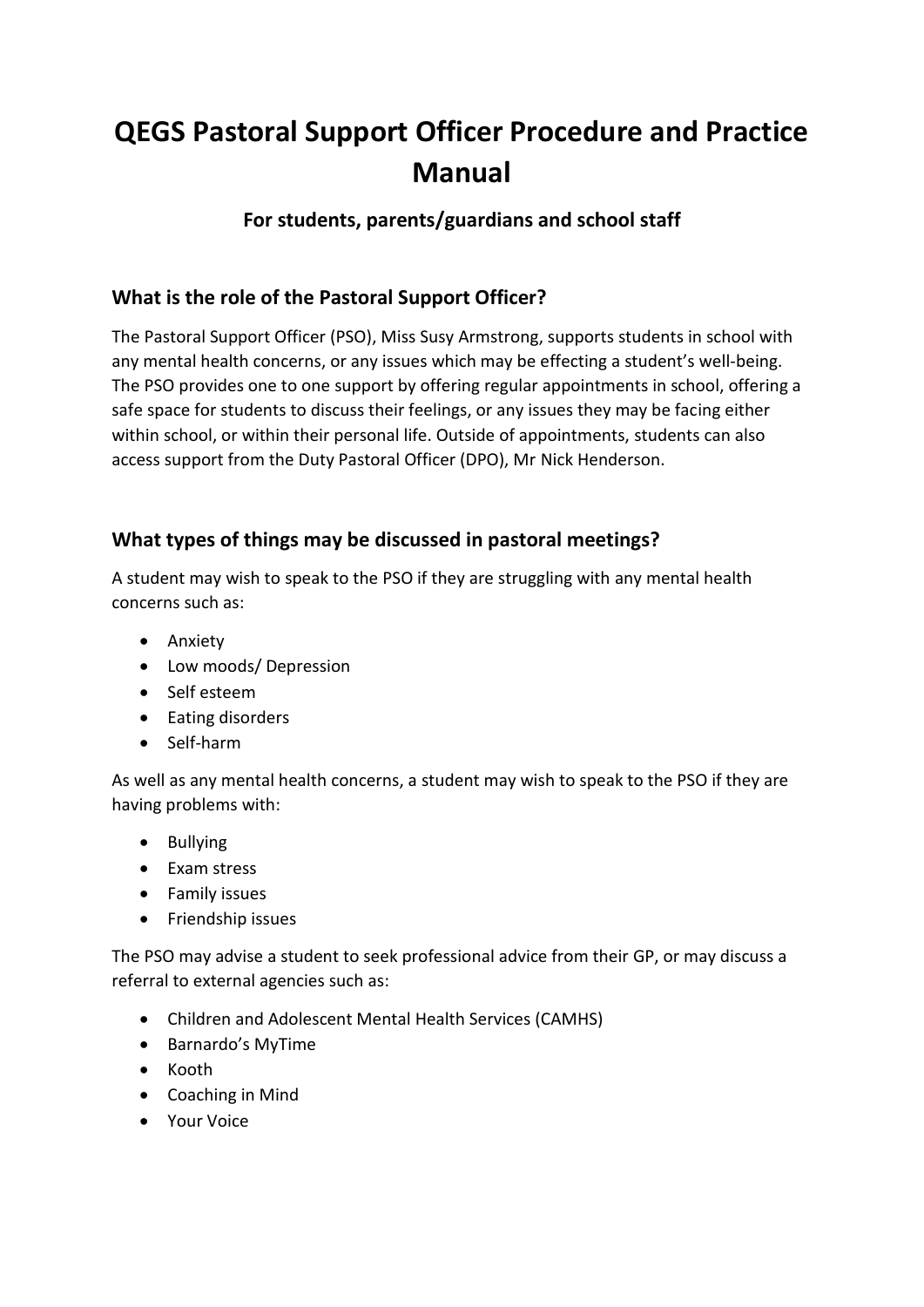## **How is a student referred for pastoral meetings?**

A student is usually referred to the PSO for pastoral meetings by their Head of Year (HoY) or another member of the safeguarding team. Any other member of staff in school can also raise concerns to the student's HoY or the Designated Safeguarding Lead, Mr Allen Martin, who may then refer to the PSO.

If a parent wishes to raise any concerns about their child, then they are encouraged to discuss this with the student's form tutor.

Alternatively, a student in school is welcomed to speak with any member of staff if they wish to raise any concerns. For pastoral support during break times or lunch times, a student is encouraged to speak with DPO, Mr Henderson. If a student feels like regular pastoral appointments with the PSO would be beneficial, they are encouraged to discuss with their HoY.

For more information on how a student can access support within school, please see 'Appendix 1: Reporting Mental Health Concerns Flowchart' within the Mental Health and Emotional Wellbeing Policy which can be accessed here:

[https://qegs.website/wp-content/uploads/2021/03/Mental-Health-and-Wellbeing-Policy-](https://qegs.website/wp-content/uploads/2021/03/Mental-Health-and-Wellbeing-Policy-2021.pdf)[2021.pdf](https://qegs.website/wp-content/uploads/2021/03/Mental-Health-and-Wellbeing-Policy-2021.pdf)

### **Where will the meeting be?**

Meetings will take place in the Pastoral Meeting Room in the main building in school. If a student is unsure of where this is then the PSO can arrange to meet them at reception and show them to the room for their initial appointment.

## **When will the meeting be?**

Meetings will usually take place during lesson time, this will be on different days and at different times each week to ensure that too much of the same lesson is not being missed. If a student wishes to have appointments during a break time, or part of their lunchtime, then they should discuss this with the PSO. For sixth formers, appointments will be made during their free/study periods.

It is a student's responsibility to catch up on any work they have missed during appointments. A student should notify the PSO of any tests, exams, or important pieces of work to ensure that a pastoral meeting does not coincide with this.

A reminder will be sent via EduLink to the student the day before their appointment, or in the morning on a Monday. A student should inform the PSO as soon as they can if they are unable to attend their appointment, this allows the space to be given to another student.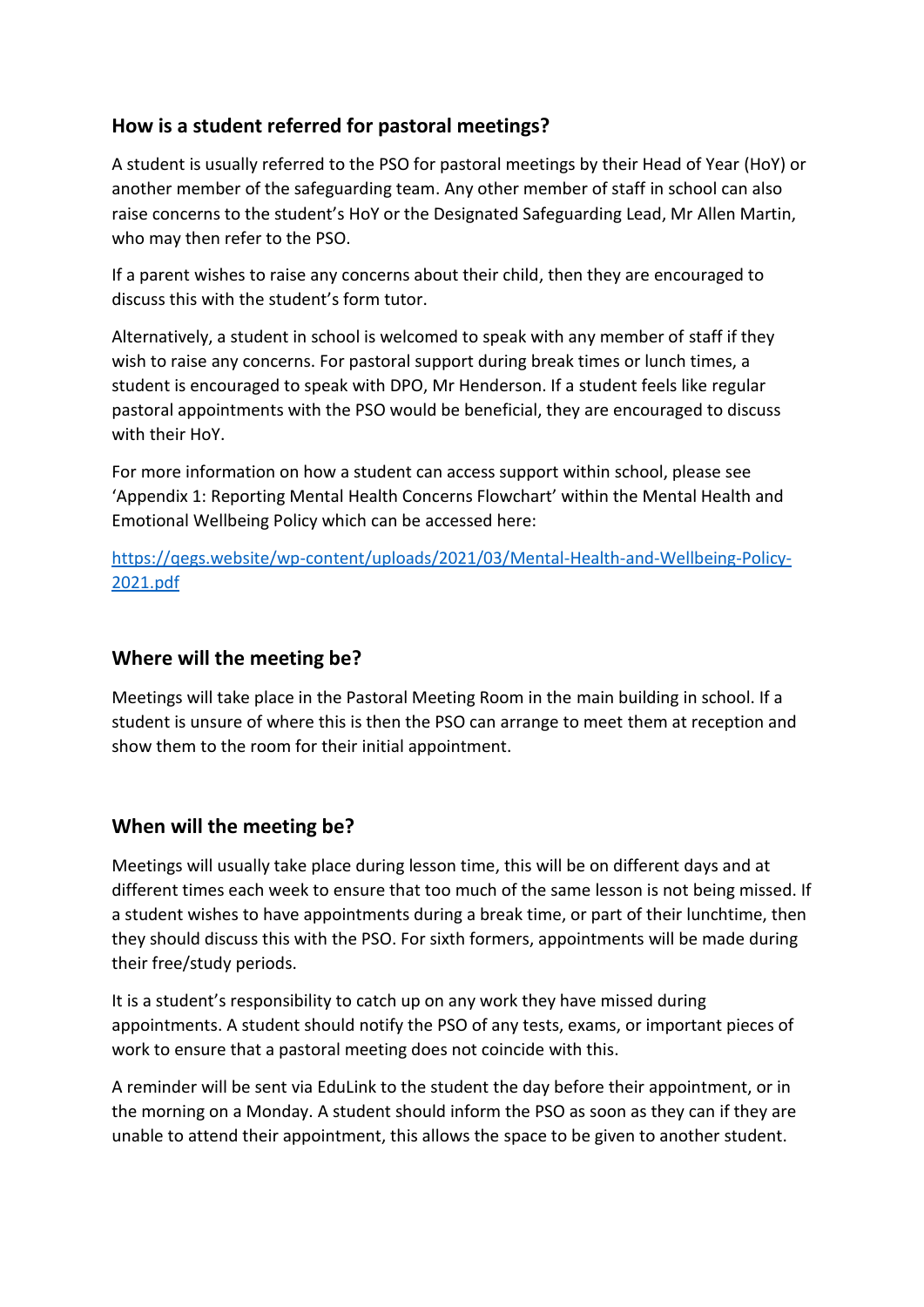An email will be sent to teachers to notify them if a student is going to be missing part of their lesson.

#### **How long will a meeting be?**

A meeting will usually last around 20 minutes, but may vary depending on what a student wishes to discuss.

#### **How often will meetings be?**

Meetings can be weekly, fortnightly, monthly or once a term, depending on what suits the student. The PSO and student will discuss how often they feel a meeting is required, this will be reviewed frequently and meetings may become less/more frequent as time goes on. A student should discuss with the PSO if they feel they no longer require regular pastoral meetings. Alternatively, a student should discuss with the PSO if they feel like they need more frequent pastoral support.

#### **How many pastoral meetings will a student have?**

A student is likely to have around 6-8 pastoral meetings with the PSO. It may be necessary for a student to have more than this if more support is required. Alternatively, a referral to an external service may be discussed with the student and parent/guardian if the PSO believes that little improvement in their well-being has been made during this time, and believes the student may benefit from more specialist support.

#### **What can a student expect to take away from a pastoral meeting?**

The aim of pastoral appointments is to offer a safe space for students to express their feelings and have their voice heard. In the initial meeting, the student and PSO will discuss what a student hopes to take away from pastoral appointments, whether this be working on building self-esteem, coping with anxiety, or having somewhere to talk about any issues they are having in school or in their home life. During the meeting, a student may be given relevant resources to look through, or worksheets to complete.

#### **When would a parent or guardian be contacted?**

Parents will be informed if it has been arranged for their child to have pastoral meetings within school. If something a student discusses with the PSO indicates that their own safety, or the safety of others could be at risk, then the school's safeguarding procedure will be followed, and parents will be notified. Similarly, parents will be contacted if the PSO